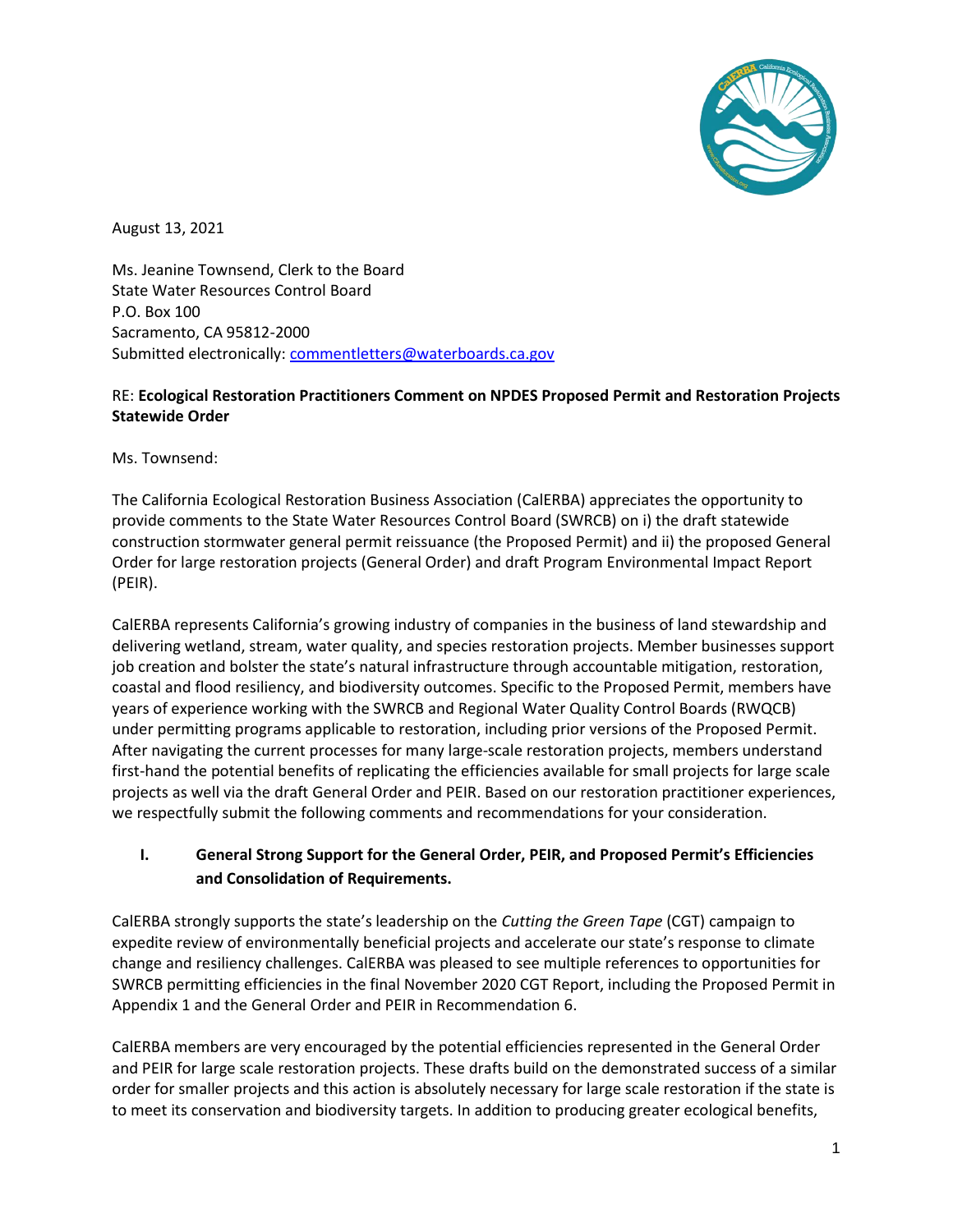large landscape scale projects typically attract more interest from restoration firms because the firms can maximize their investment and expertise by delivering a project's ecological outcomes at scale. Appropriately streamlining the permitting process for large-scale projects will incentivize additional investment in these projects and accelerate the industry's ability to respond to public environmental needs. For these reasons, CalERBA is particularly committed to supporting Recommendations 6 through 10 of the final CGT report on large scale projects, and we offer our strong support for advancing Recommendation 6 forward through the draft General Order and PEIR.

We also applaud the SWRCB's efforts to improve navigation of the Proposed Permit and reorganization to consolidate repetitive requirements. As long-standing restoration practitioners, we have seen the unintended consequences of redundant and misinterpreted permitting requirements on project timelines and future investments. Restoration projects are often subject to more permitting triggers due to their location in or near state and/or federally regulated waters. Redundant, sometimes conflicting permit reviews hinder restoration work that has a purely environmental purpose and would produce net ecological benefits. Permit misinterpretations often result in permittees implementing unnecessary measures, which do not provide additional environmental protection, but lead to time delays and increased costs that disincentivize future investment in much-needed restoration projects.<sup>1</sup> From this perspective, we emphasize the importance of clarity in the Proposed Permit to ensure that the reissuance's intended consolidation and redundancy efficiencies are clearly worded for consistent interpretation and implementation.

#### **II. Proposed Permit Recommendation on "I. Findings, Item 12."**

CalERBA appreciates the revisions reflected in "I. Findings, Item 12" of the Proposed Permit, stating: "Stormwater discharges from dredge spoil placement that occur outside of waters of the state (upland sites) and that disturb one or more acres of land surface from construction activity are covered by this General Permit. This General Permit does not cover the discharge of dredged or fill material to waters of the state. Construction projects that include the discharge of dredged or fill material to waters of the state should contact the applicable Regional Water Board to obtain authorization for the discharge of dredged or fill material to waters of the state."

We understand that the intent of this language is to clarify the Proposed Permit's scope and distinguish between permitting requirements for discharges to uplands/non-waters of the state governed by Clean Water Act § 402 requirements, discharges to waters of the state that trigger § 401 and other SWRCB authorizations, and when both § 402 and § 401 or SWRCB procedures may all be triggered. These distinctions are important: some project sites have been subject to delays following unnecessary SWRCB consultations on requirements for discharges to waters of the state when the project only has dredge placement on upland sites and waters of the state are not impacted. Even more problematic from an environmental perspective, these consultations sometimes result in stormwater management requirements imposed on the project that are at odds with the environmental goals and purpose of the restoration project (see case study below).

The threshold disturbance analysis of "one or more acres of land surface" is critical to making these distinctions. The Proposed Permit's language limiting the land analysis to discharges that "occur outside

l

<sup>1</sup> For reference, one CalERBA member estimates up to \$10M and commonly 5% waste on projects, including grant funded projects with very limited budgets, due to unnecessarily implemented SWPPP measures during construction.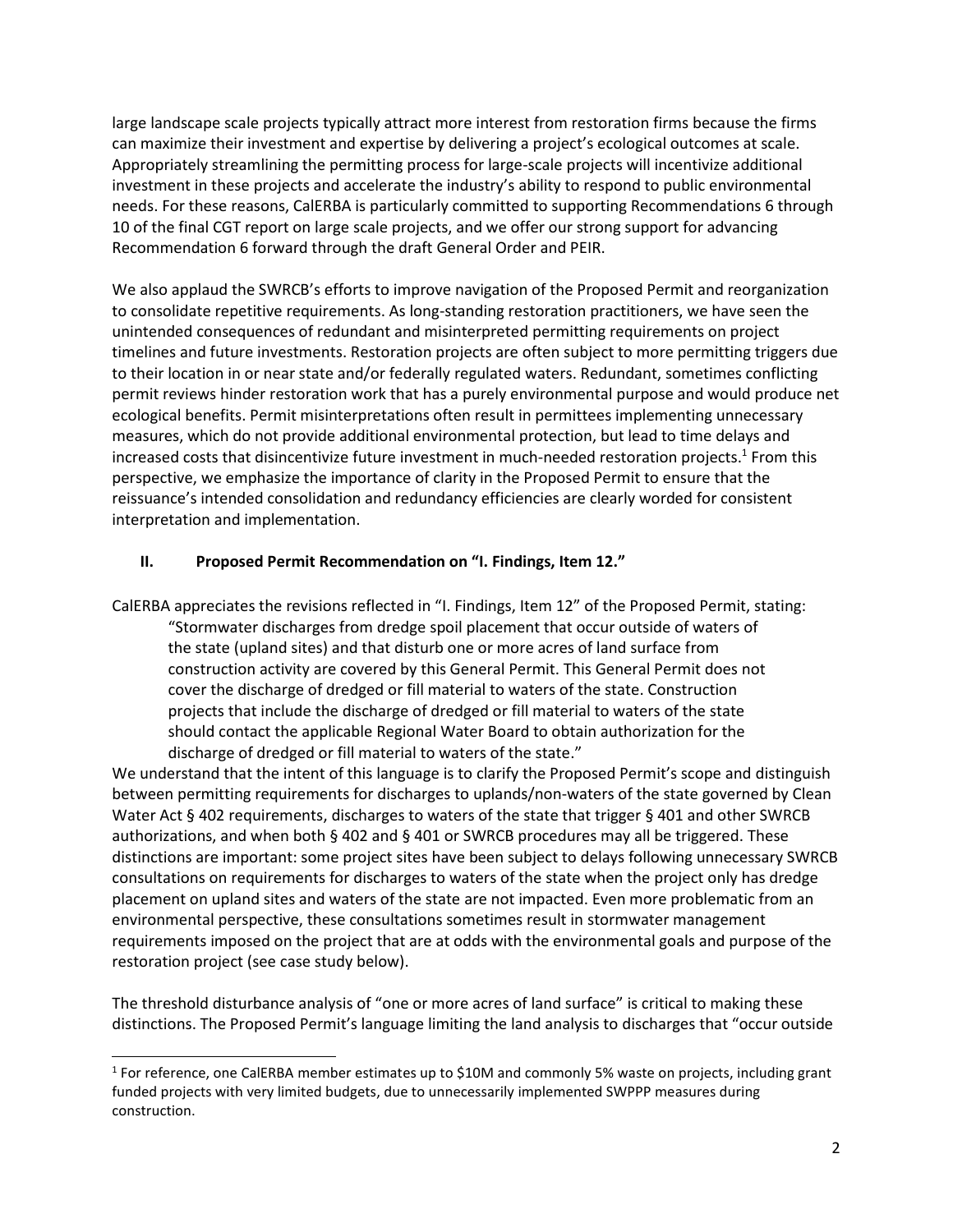of waters of the state (upland sites)," is an improvement. However, we recommend that the SWRCB amend this Item 12 to provide further clarity and ensure smooth implementation. Specifically, we recommend adding in a sentence stating: "To be clear, waters of the state are not included in the "land surface" assessed for purposes of determining the one acre disturbance threshold under this General Permit." Further, to avoid the interpretation that consultation with the SWRCB on discharges to waters of the state is always necessary, we recommend deleting the last sentence of Item 12 and adding the phrase "which requires a separate Regional Water Board authorization" to the end of the prior sentence. To summarize, our recommendations to Item 12 would read as:

"Stormwater discharges from dredge spoil placement that occur outside of waters of the state (upland sites) and that disturb one or more acres of land surface from construction activity are covered by this General Permit. To be clear, waters of the state are not included in the "land surface" assessed for purposes of determining the one acre disturbance threshold. This General Permit does not cover the discharge of dredged or fill material to waters of the state, which requires a separate Regional Water Board authorization. Construction projects that include the discharge of dredged or fill material to waters of the state should contact the applicable Regional Water Board to obtain authorization for the discharge of dredged or fill material to waters of the state."

These additional changes will ensure the Proposed Permit is clear to RWQCBs, permittees, and restoration practitioners so that the intent behind the changes translates in implementation. By preventing redundant or unnecessary storm water measures, this permitting language clarification will save millions of dollars for restoration projects annually and allow more capital to be invested back into additional expedited restoration work.

## **III. General Order Recommendation for Consistency with Proposed Permit.**

CalERBA appreciates reference in the General Order to the Proposed Permit to ensure the two permits are coordinated for SWRCB implementation. However, we are concerned that the currently proposed General Order reference to the Proposed Permit does not go far enough and the General Order should mirror the Proposed Permit's language in Section I, Item 12 to prevent confusion. Specifically, we recommend that the SWRCB insert language similar to the Proposed Permit Section I, Item 12 language in the General Order and related sections WQHM-2: Storm Water Pollution Prevention Plan and WQHM-3: Erosion Control Plan in Appendix A, page A-30.

As currently written in these sections of the General Order, any disturbance greater than 1 acre of land triggers compliance with the Proposed Permit. Moreover, the text states that in any case where disturbance is over 1 acre, the applicant *shall* prepare and implement a Stormwater Pollution Protection Plan (SWPPP). Nowhere in this section or in WQHM-2 or WQHM-3 does the General Order clearly spell out that the Proposed Permit trigger is 1 acre of disturbance "outside of waters of the state or in uplands." As practitioners, we have experienced this confusion and what appear to be inaccurate requirements for applicants to comply with Proposed Permit within the text of 401 certifications. Ensuring that language in this General Order is consistent with the language in the Proposed Permit is critical for consistency between SWRCB programs and consistency with the recommendation to reduce redundancy between § 401 and § 402 found in Appendix A of the final CGT report.

Again, for aquatic restoration projects this nuance can have both significant cost implications and more importantly, significant implications for project success. SWPPP requirements are developed and vetted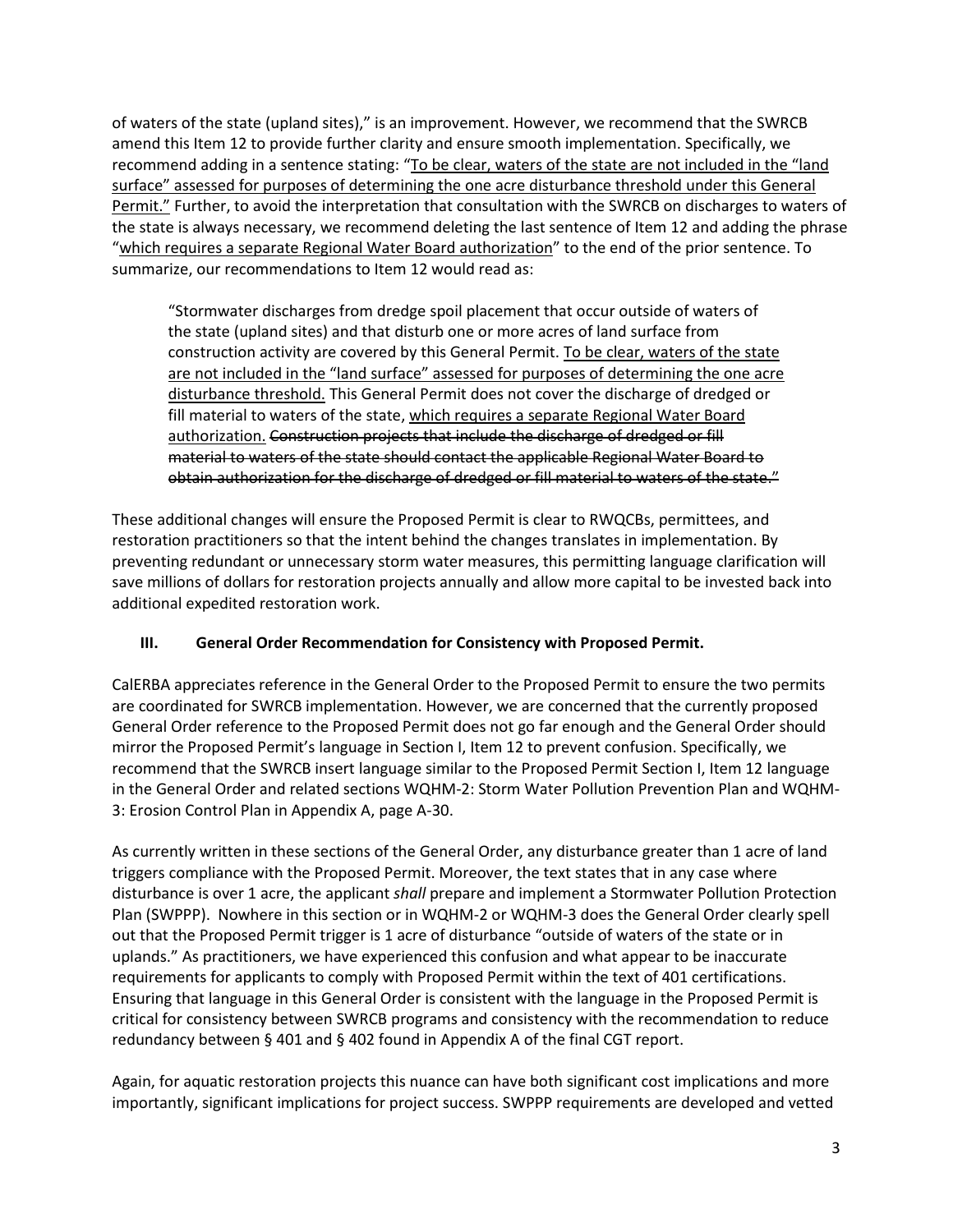for application in uplands, not waters of the state, and § 401 conditions are specifically designed for application in waters of the state. As such, CalERBA recommends modifying the language in the General Order to reflect the distinction between triggers for § 401 and § 402.

# **IV. Case Study Illustrating § 402 and § 401 Permitting Challenges for Non-Point Source Discharges at Restoration Sites.**

A CalERBA member's mitigation bank reconnected the hydrology of a river back to its historic floodplain and restored over 500 acres of alkali wetlands. The river had been channelized back in the 1930s and the bank project removed the berms, reconstructed a channel network within the floodplain, and created a mosaic of alkali floodplain and vernal pool depressions, which qualified as waters of the state for much of the project site. The bank was enrolled through the SWRCB SMARTS website for § 402 compliance for the grading work needed to complete the restoration. These activities also required approval through the RWQCB via a § 401 Water Quality Certification as well as through the Interagency Review Team process.

Following the project's construction, the RWQCB § 402 staff were unable to close out the WDID and issue a § 402 notice of termination through SMARTS because areas of grading within the wetland floodplain were not at least 70% vegetated per the State's General Permit requirements. The suggested solution for § 402 compliance was for the bank sponsor to hydroseed the site to stabilize it, despite this being incompatible with the ecological goals of the restoration and the sponsor's demonstration that the low erosivity and low velocities of the site during flooding or precipitation. Through the § 401 and IRT processes, it was determined that given the sensitive plant species onsite and local native seedbank, natural recolonization with limited seeding of native plants was the most ecologically appropriate action. Additionally, the bank's alkali habitats are by nature never vegetated over 70% cover, even when fully mature, so the suggested approach would have hindered the bank's ability to meet ecological performance standards.

The bank sponsor team had numerous meetings spanning over six months with the  $\S$  402 staff to try to resolve the conflicting needs for § 401 and § 402 RWQCB requirements. The § 402 process was ultimately concluded after the sponsor's project hydrologist, biologist, and QSP jointly completed additional site visits and generated a memo that conveys why 70% vegetative cover was ecologically unlikely for this wetland habitat and the potential for non-point source discharge was minimal given site conditions.

If the sponsor had been required to implement the suggested  $\S$  402 requirements, such an approach would have made the bank noncompliant with its instrument terms, delayed the successful performance of the wetland's recovery and maturation, and consequently delayed future credit releases. This case study illustrates that the goals and objectives of § 401 water quality certifications/waste discharge reports may be incompatible with § 402 requirements. Considering the unique nature of aquatic restoration projects and that they often trigger multiple competing permitting requirements, a more appropriate and efficient approach would be to have only the § 401 permit dictate the compliance terms for non-point source discharge associated with an aquatic restoration project.

## **V. Thank You and Summary.**

Thank you for your consideration of the ecological restoration industry perspective and our recommendations. CalERBA generally supports the efficiency revisions reflected in the Proposed Permit